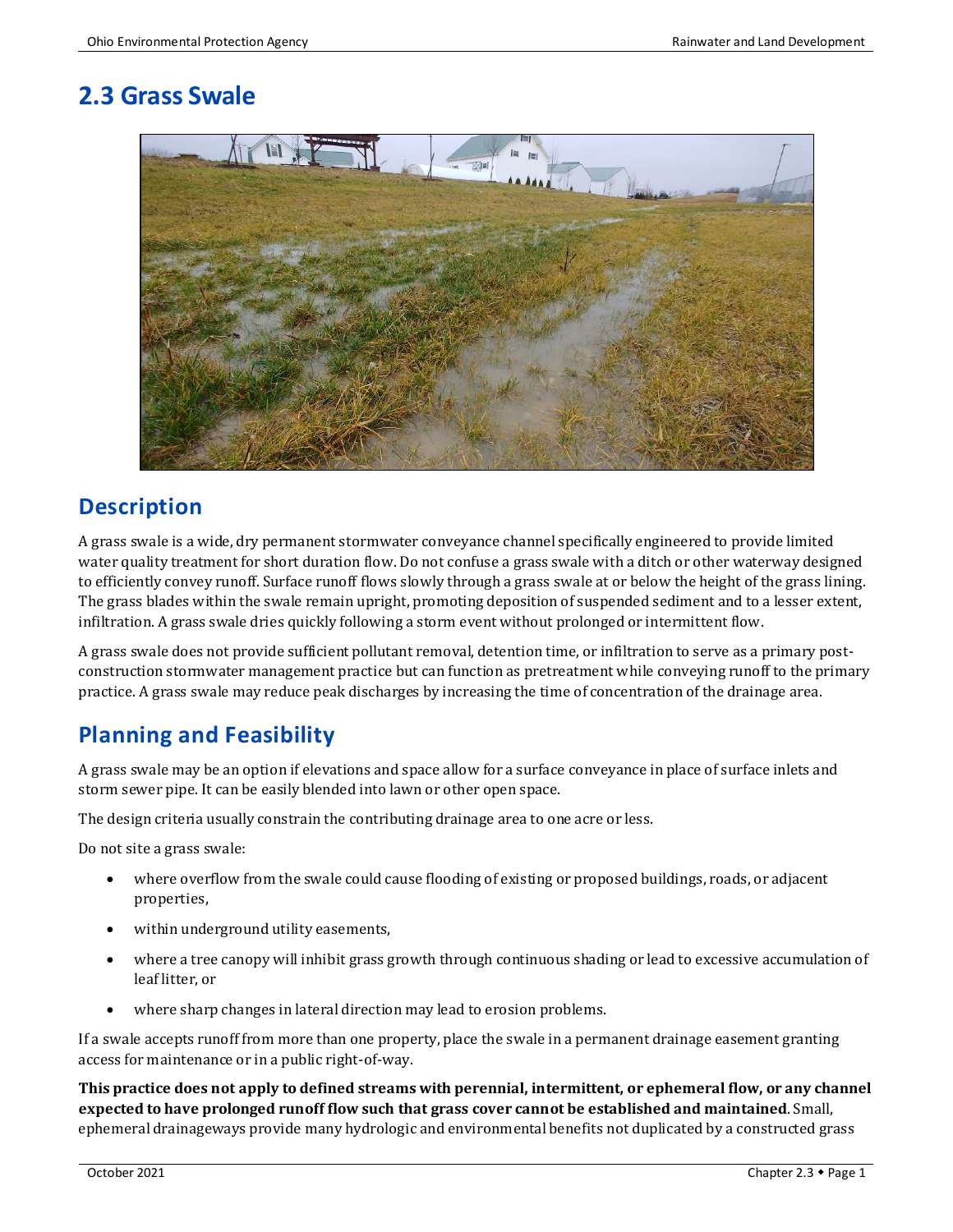swale. A grass swale is an upland conveyance practice. Construction in surface waters such as streams may require authorization from the U.S. Army Corps of Engineers and Ohio EPA.

## **Credits**

**Table 2.3.1 Credits for a Grass Swale Meeting the Criteria in this Chapter**

| <b>Objective</b>                        | Credit                                                                                                                         |
|-----------------------------------------|--------------------------------------------------------------------------------------------------------------------------------|
| <b>Runoff Reduction</b><br>Volume (RRv) | 0.20 inches over the drainage area contributing to a grass swale constructed on<br>Hydrologic Soil Group A or B soil.          |
|                                         | 0.10 inches over the drainage area contributing to a grass swale constructed on<br>Hydrologic Soil Group C or D soil.          |
|                                         | Use the Ohio EPA Runoff Reduction Spreadsheet to calculate RRv credits. RRv credit<br>may not exceed the WQv for the practice. |

### **Design Criteria**

Design a grass swale to slowly convey stormwater runoff at a very shallow depth through the blades of grass lining the bottom of the swale. This allows the blades and stems to remain upright, providing resistance to the flow that increases hydraulic retention time to promote deposition of suspended solids. Carefully coordinate a grass swale's shape, length, and slope to develop 1) capacity for the water quality flow (WQf); 2) the necessary hydraulic residence time at the WQf; and 3) a non-erosive, stable channel boundary at all flows.

### **Water Quality Flow Capacity**

A grass swale conveys the WQf calculated for the contributing drainage area. Refer to Chapter 2.18 for guidance on calculating the WQf to the grass swale. Do not include flow through the swale as part of the time of concentration. Design the cross-sectional geometry and longitudinal grade to convey the WQf at a flow depth of 4 inches or less. Equations 2.3.1 and 2.3.2 (Manning Formula) give the standard relationship between open channel flow and channel geometry.

$$
WQf = A_{WQf} \times V_{WQf}
$$
 (Equation 2.3.1)

and

$$
V_{WQf} = \frac{1.49}{n} \times R^{\frac{2}{3}} \times S^{\frac{1}{2}}
$$
 (Equation 2.3.2)

where  $WOf = water$  quality flow,

 $A_{WOf}$  = cross-sectional area of flow (ft<sup>2</sup>) at the WQf,

 $V_{WQf}$  = average velocity (ft/s) at the WQf,

n = Manning's coefficient of roughness [see note 1],

R = hydraulic radius or the depth of flow (ft) [see note 2], and

 $S =$  channel grade or longitudinal slope (ft/ft).

Note 1: A Manning's coefficient (n) in the range of 0.20 to 0.25 is often cited for shallow flow through grass as is expected to occur within a grass swale. A coefficient value of 0.35 is recommended by Kirby, et. al. (2005) for low flow through Kentucky Bluegrass. A much lower coefficient value of 0.025 to 0.035 is typical for higher flow rates where the depth exceeds the grass height.

Note 2: Where the design flow depth is very shallow (four inches) compared to the bottom width (≥four feet), the hydraulic radius can be approximated as the depth of flow.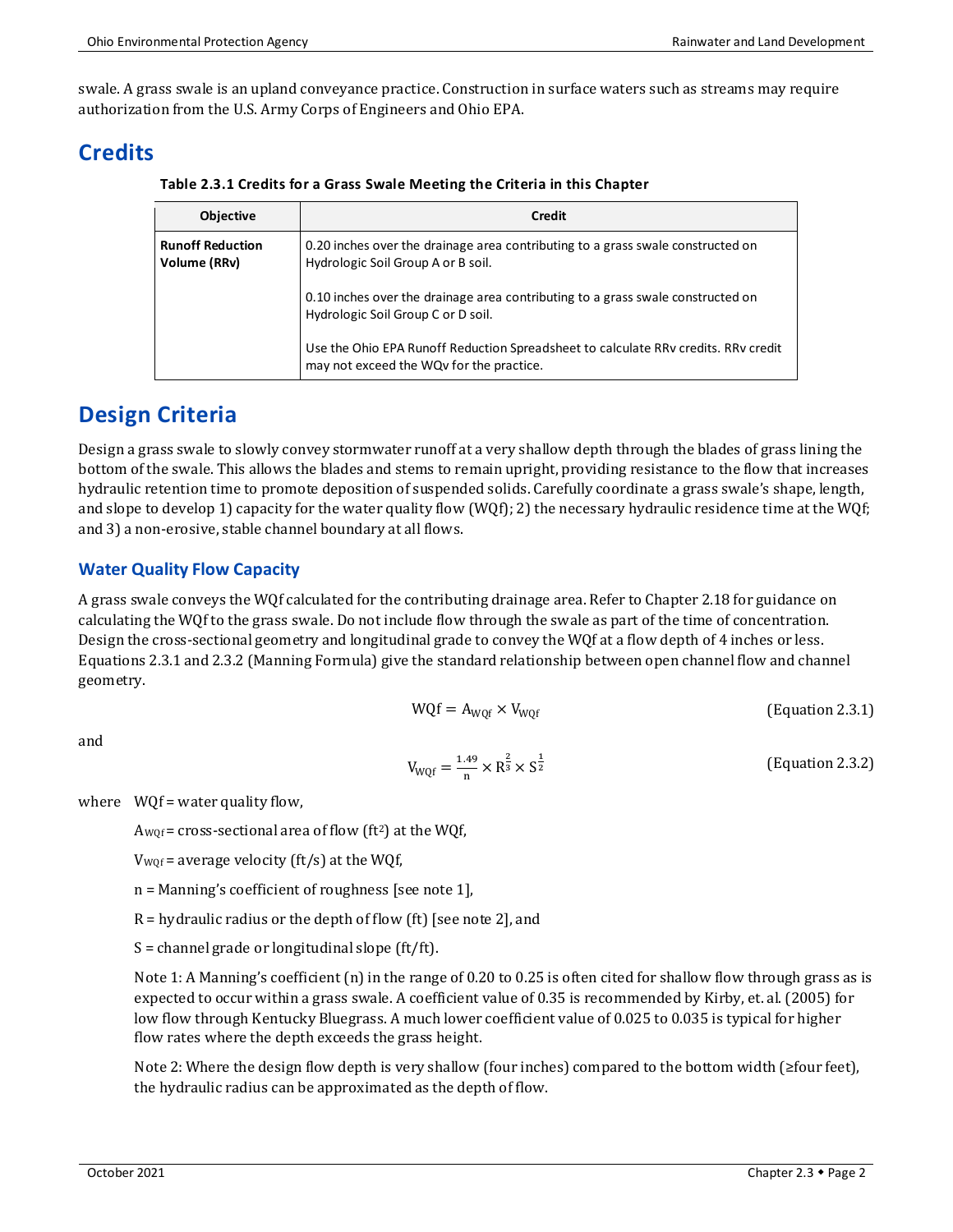

**Figure 2.3.1 Grass Swale Geometry and Components**

#### **Cross-Sectional Geometry**

A grass swale must be trapezoidal in shape with an even, uniformly graded bottom that is a minimum of four feet in width (see Figure 2.3.1). A bottom width greater than eight feet is not recommended without rock checks or other measures to prevent flow from channelizing within the swale. Side slopes shall be no steeper than 3:1. Flatter side slopes are recommended to facilitate mowing.

#### **Longitudinal Grade**

Design a longitudinal grade of at least one percent to prevent standing water from damaging the grass. To prevent erosive flow, the maximum allowable grade of a grass swale is seven percent. Terracing a swale with drop structures (weirs) can reduce the channel grade to develop acceptable stability and retention time.

#### **Length**

Given the cross-sectional shape and longitudinal grade, the length of a grass swale must achieve a hydraulic retention time (HRT) of five minutes or longer at the WQf. Calculate the HRT as:

$$
HRT = \left(\frac{L_{flow}}{V_{WQf}}\right) \div 60
$$
 (Equation 2.3.3)

where HRT = hydraulic retention time (minutes),

Lflow= average flow length of swale (ft), and

 $V_{WQf}$  = average velocity (ft/s) at the WQf (see Equation 2.3.2).

The average flow length is dependent upon where and how runoff from impervious surface enters the swale and may not equal the full constructed length. Figure 2.3.2 illustrates the average flow length for two common grass swale configurations. Area-weight multiple or continuous inflow points to develop the average flow length.

#### **Stability**

Grass swales are on-line practices that do not include provisions for overflow. A grass swale must convey the 10-year peak flow without eroding. For grass lined channels, the effective soil stress method of verifying stability described in NRCS (2007) is recommended. Design the swale with an erosional effective stress less than the allowable effective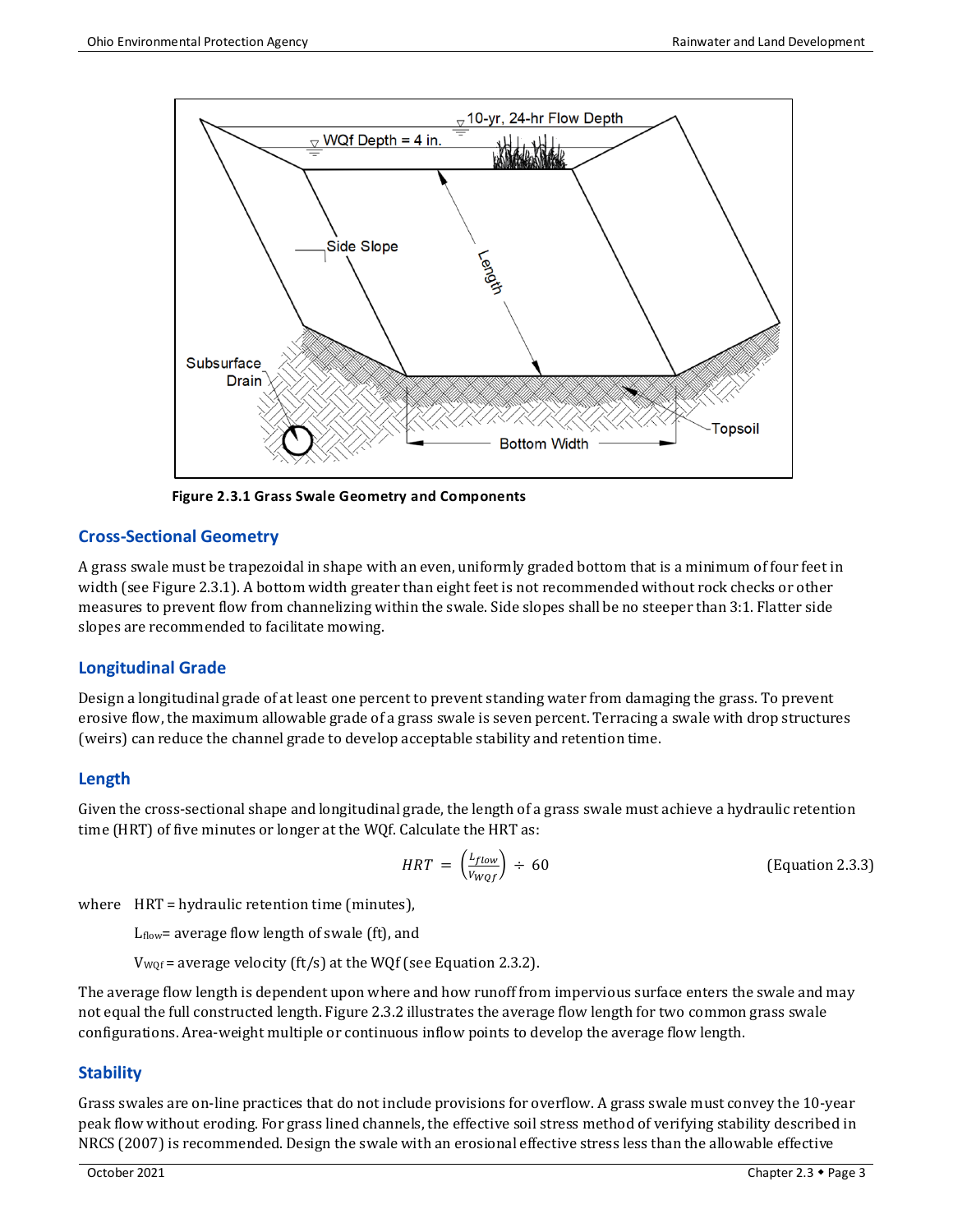effective stress Table 2.3.2 indicates for the soil the swale will be constructed within such that

 $\tau_e$ 

$$
\langle \tau_a \qquad \qquad \text{(Equation 2.3.4)}
$$

and

$$
\tau_e = \gamma DS(1 - C_f) \left(\frac{n_s}{n}\right)^2
$$
 (Equation 2.3.5)

where  $\tau_e$  = erosional effective stress (lb/ft<sup>2</sup>),

 $\tau_a$  =allowable effective stress (lb/ft<sup>2</sup>) [see Table 2.3.2]

 $Y =$  unit weight of water (62.4 lb/ft<sup>3</sup>),

 $D =$  maximum depth of flow in the cross-section (ft),

 $C_f$  = vegetal cover factor (recommend 0.75 for grass mix),

 $n_s$  = roughness associated with grain size (recommend 0.0156),

n = Manning's roughness coefficient (recommend 0.025 to 0.035), and

 $S =$ channel bed slope (ft/ft).



Figure 2.3.2 a) Flow Entering a Swale at a Defined Point or L<sub>flow</sub> = L, b) Sheet Flow **Entering Along the Swale Length Represented as an Average of the Shortest (L1) and Longest (L2) Paths or Lflow = (L1 + L2) ÷ 2**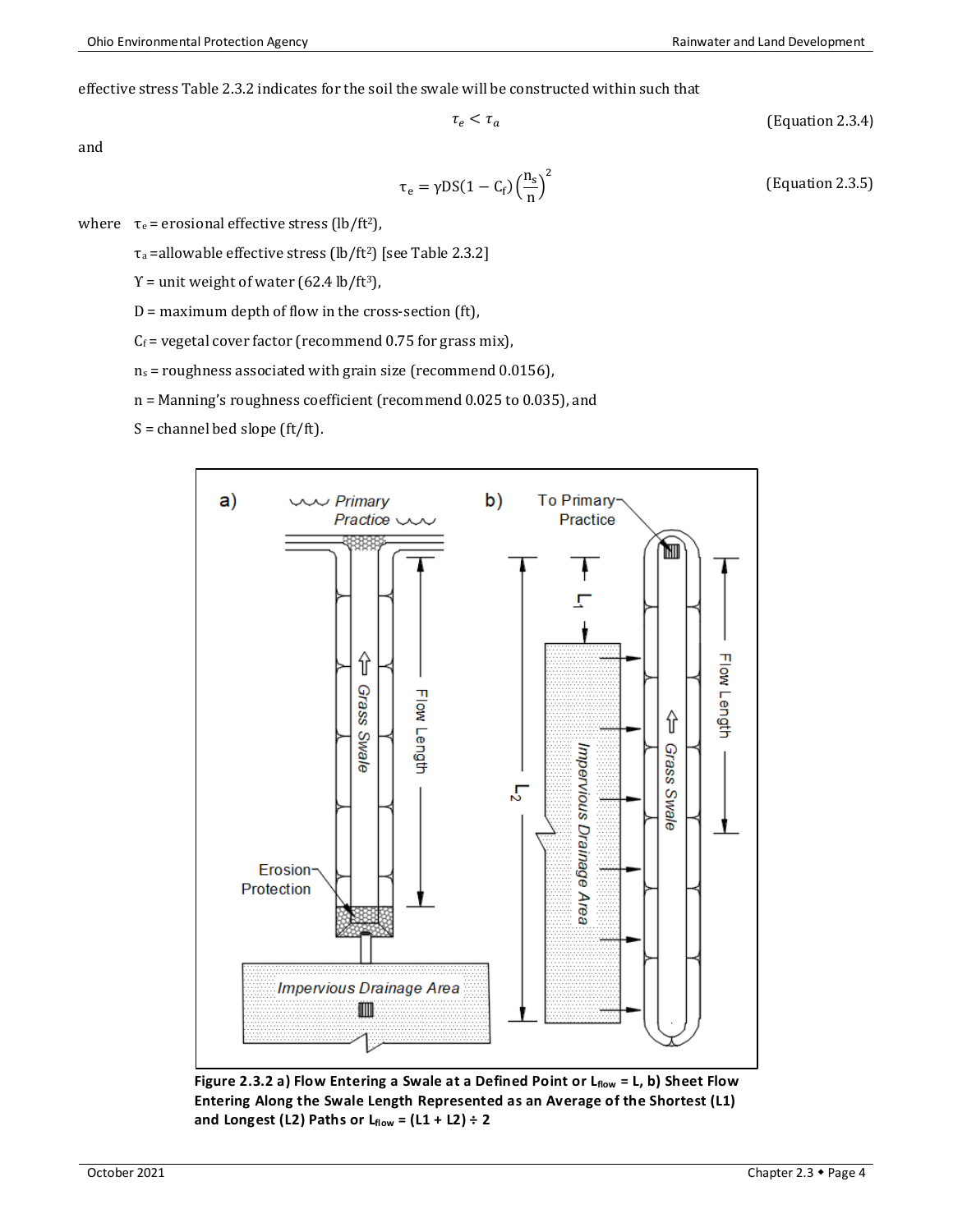(Equation 2.3.7)

Turf reinforcement products (geogrid or geocells) may increase the allowable effective stress per the product design requirements. Alternatively, an allowable velocity approach may be used as documented in civil engineering texts and design manuals.

Although usually not the governing factor, conduct a second check to assure the vegetal effective stress is less than the allowable vegetal effective stress such that

$$
\tau_{\nu} < \tau_{\nu a} \tag{Equation 2.3.6}
$$

and

$$
\gamma DS
$$

where  $\tau$ <sub>va</sub> is 3.33 lb/ft<sup>3</sup>.

#### **Soil**

Healthy soil conditions support a dense, deep-rooted grass lining that both protects the swale from erosion and filters suspended solids. Avoid constructing a grass swale into overly compacted soil or dense subsoil. This will lead to a poor stand of grass cover that reduces the effectiveness of the practice. Chapter 1.4 explains the interdependent relationship between plants, soil, and hydrologic function.

#### **Inlet and Outlet Stability**

Dissipate energy and disperse flow from concentrated inlet points with a rock pad or other measures. A rock plunge pool or forebay may be necessary for larger pipe inlets. Use a gravel verge along the edge of pavement to ensure runoff enters a swale as sheet flow.

All grass swales shall have a stable outlet with adequate capacity to prevent both erosion of the receiving channel from outflow and damage to the grass swale by tailwater ponding.

### **Subsurface Drain**

A swale must completely drain within hours of the end of the storm event to maintain its grass cover. A subsurface drain of perforated pipe decreases wetness in the swale between storm events. Offset a subsurface drain two feet from the top edge of the swale. The drain's flowline should be at least 12 inches below the swale centerline grade with at least two feet of cover. A single subsurface drain parallel to the swale is usually sufficient. The installer must ensure that mounding or settling of trench backfill does not divert surface flow from the grass swale. Where possible, place the drain opposite the bank that receives inflow.

### **Separation from the Seasonal High-Water Table and Bedrock**

The grass swale bottom must be at least 12 inches above the seasonal high-water table and bedrock. Install subsurface drains on both sides of a grass swale if the seasonal high-water table is a concern.

### **Grass Establishment**

Seed a grass swale with a non-clumping, turf-forming perennial grass mix appropriate for the regional climate and local site conditions (for example, full sun, partial sun) immediately after reaching final grade. Plan to seed a grass swale between March 15 through June 1 or August 1 through October 15 to assure proper germination and plant growth. Seeding between June 1 and August 1 is possible but will require frequent watering and erosion control blankets to retain moisture. Allow time for a dense grass cover to grow prior to discharging stormwater runoff into a grass swale. Refer to the permanent seeding specifications in Chapter 7 for further guidance.

Sod can accelerate establishment but is to be avoided if excessive clay (> 20 percent) in the root mass will prevent infiltration. Seeding produces deeper plant roots with a better species mix.

| (NRCS, 2007)                            |                                                                            |  |
|-----------------------------------------|----------------------------------------------------------------------------|--|
| Soil Textural<br><b>Classifications</b> | <b>Allowable Soil Effective</b><br>Stress $(\tau_a)$ in lb/ft <sup>2</sup> |  |
| Clays                                   | 0.05                                                                       |  |
| <b>Silts</b>                            | 0.03                                                                       |  |
|                                         |                                                                            |  |

Sands 1 0.02

**Table 2.3.2 Allowable Effective Stress in a Grass Swale** 

 $\tau_{\rm v}$  =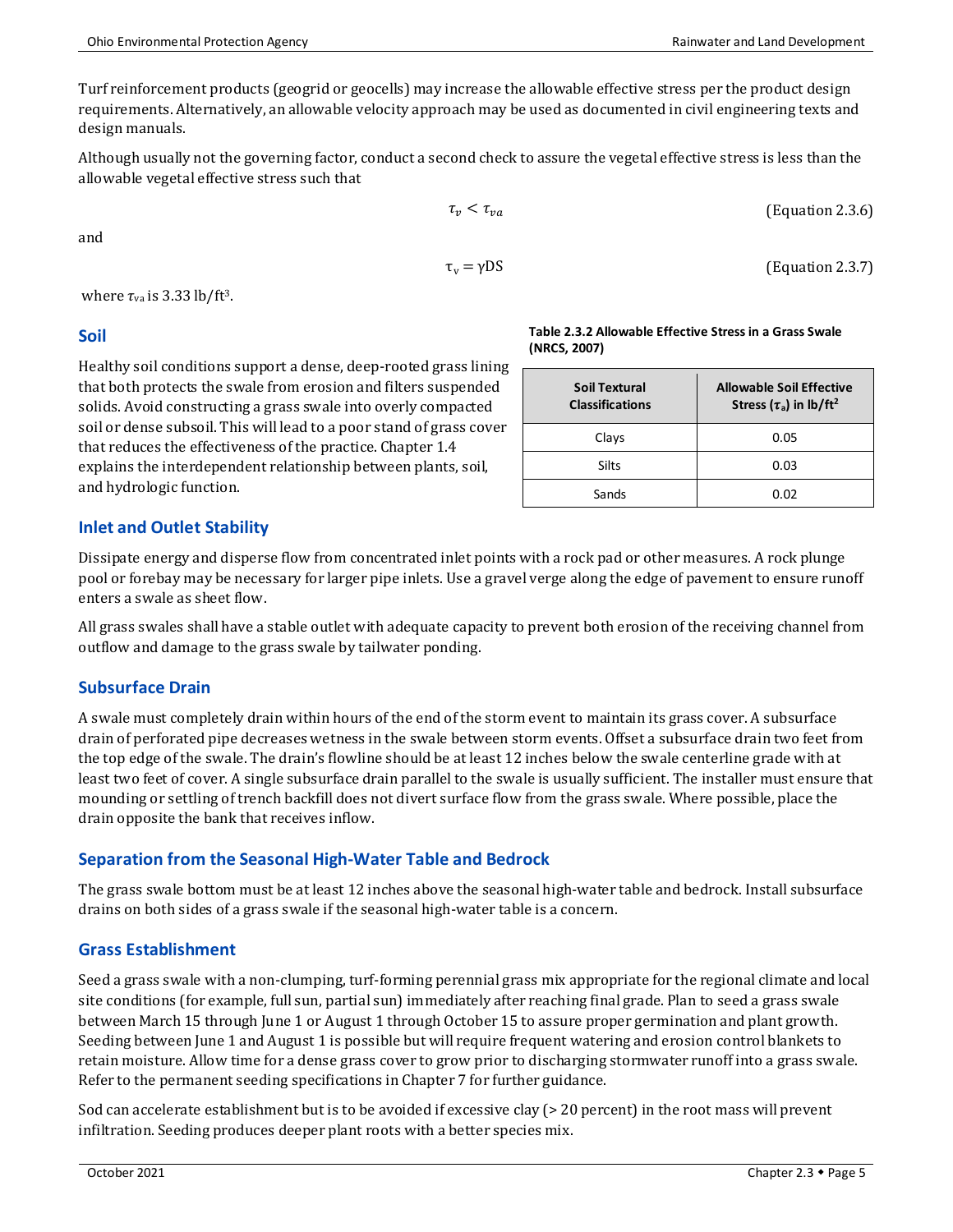The grass swale is considered established when both (1) plants can no longer be pulled free from the soil by hand; and (2) 90 percent cover is achieved which may take multiple growing seasons.

## **Construction Considerations**

A grass swale is highly vulnerable to soil erosion until the protective grass cover has grown. Construct a grass swale early, during optimal seeding timeframes and allow the grass cover to grow prior being placed in service. Protect all seeded grass swales with erosion control matting throughout the germination period.

To prevent soil compaction, construct a grass swale using excavating equipment with adequate reach to grade the swale from the sides without sitting inside the footprint of the channel. Protect the grass swale from disturbance throughout the construction process.

Upgradient sediment and erosion controls should remain in place until the drainage area is permanently stabilized. Place additional sediment controls at inlets to the swale (sediment barrier, rock check, etc.). Accumulated construction sediment will be difficult to remove without damaging the freshly grown grass and costly reconstruction or reseeding.

### **Maintenance Considerations**

A grass swale may not be as identifiable as traditional stormwater management infrastructure. The designer and developer must decide how to best inform current and future owners of the practice's purpose and how to safeguard it. A drainage easement allowing inspection and maintenance of the conveyance is recommended.

Detail the purpose, location, and maintenance expectations of a grass swale in the post-construction operation and maintenance plan developed as part of the stormwater pollution prevention plan (SWP3) and presented to the landowner.

Consider the ease of mowing when designing the swale geometry.



i = 1.68 in/hr [See Chapter 2.18 Water Quality Flow] for a  $t_c$  of 12 minutes.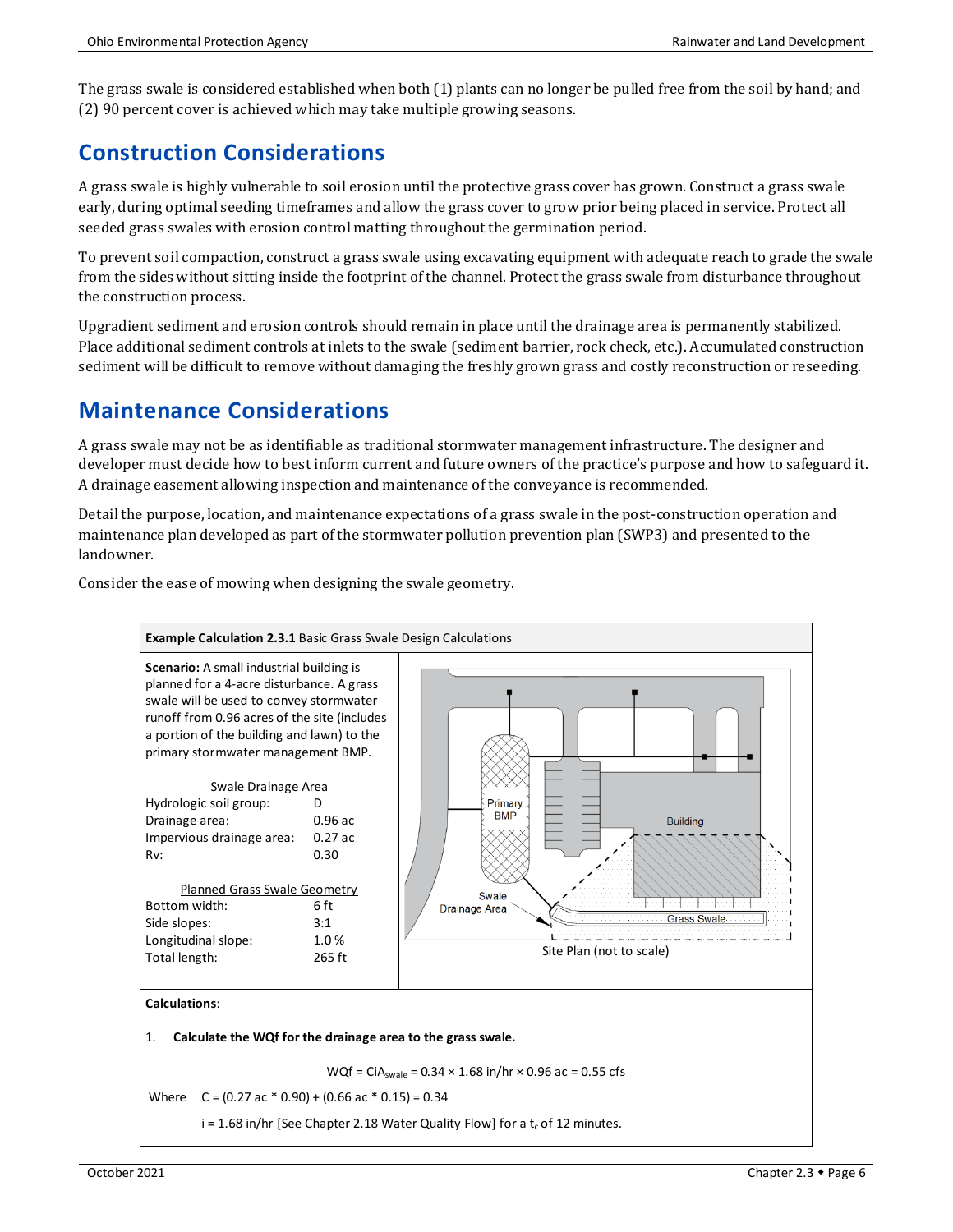**NOTE:**

 $A<sub>Trapezoid</sub> = v(b+vz)$  $y =$  depth of flow b = bottom width  $z = side slope (z:1)$ 

#### **Or checking the impervious sub-area only,**

WQf = CiA<sub>swale</sub> =  $0.90 \times 2.37$  in/hr  $\times$  0.27 ac = 0.58 cfs

Where  $C = 0.90$ 

 $i = 2.37$  in/hr [see Chapter 2.18 Water Quality Flow] for a  $t_c$  of <5 minutes.

؞ Use a design flow of 0.58 cfs.

2. **Given the design geometry, use equation 2.3.2 to calculate the velocity at the 4-inch flow depth.**

$$
V_{WQf} = \frac{1.49}{n} \times R^{\frac{2}{3}} \times S^{\frac{1}{2}} = \frac{1.49}{0.25} \times (0.333 \text{ ft})^{\frac{2}{3}} \times (0.010 \text{ ft/ft})^{\frac{1}{2}} = 0.29 \text{ ft/s}
$$

3. **Use equation 2.3.1 to verify the swale capacity at the 4-inch flow depth exceeds the WQf.**

 $Q = VA = 0.29$  ft/s  $\times$  2.33 ft<sup>2</sup> = 0.68 cfs 0.68 cfs ≥ 0.58 cfs WQf

#### 4. **Verify the HRT meets or exceeds 5 minutes.**

Given the entire length receives flow, the average flow length is

 $L_{flow}$  = 265 ft ÷ 2 = 132.5 ft

From Equation 2.3.3, the HRT for the designed swale design is

HRT = 
$$
\left(\frac{L_{flow}}{V_{WQf}}\right) \div 60 = \left(\frac{132.5 \text{ ft}}{0.29 \text{ ft/s}}\right) \div 60 = 7.6 \text{ minutes}
$$

7.6 minutes provided ≥ 5 minutes required

5. **Given the 10-yr peak flow to the swale was determined to be 2.4 cfs and correspond to a flow depth of 0.55 ft, check the stability of the channel using Equations 2.3.5 and 3.3.7.**

$$
\tau_e = \gamma DS(1 - C_f) \left(\frac{n_s}{n}\right)^2 = (62.4 \text{ lb/ft}^3)(0.55 \text{ ft})(0.01 \text{ ft/ft})(1 - 0.75) \left(\frac{0.0156}{0.03}\right)^2 = 0.02 \text{ lb/ft}^2
$$
  
0.02 lb/ft2 < 0.05 lb/ft<sup>2</sup>

and

$$
\tau_{vegetation} = \gamma DS = (62.4 \text{ lb/ft}^3)(0.55 \text{ ft})(0.01 \text{ ft/ft}) = 0.34 \text{ lb/ft}^2
$$
  
0.34 lb/ft<sup>2</sup> < 3.33 lb/ft<sup>2</sup>

6. **With design criteria met, the runoff reduction credit of 0.1 inches (HSG D) over the swale's drainage area is applied to the WQv (normally calculated by the Runoff Reduction Spreadsheet, it is written out below for informational purposes).**

The WQv required for the 4-acre project is:  $0.58 \times 0.9$  in  $\times$  4.0 ac  $\div$  12 = 0.175 ac-ft (7,622 ft<sup>3</sup>)

$$
RRv = RR_{\text{credit}} \times RV_{\text{swale}} \times DA_{\text{swale}} \div 12 = 0.10 \text{ in} \times 0.30 \times 0.96 \text{ ac} \div 12 = 0.0024 \text{ ac-fit} \ (105 \text{ ft}^3)
$$

The primary practice must now be sized for

 $WQv_{\text{adjusted}} = WQv - RRv_{\text{swale}} = 7,622 \text{ ft}^3 - 105 \text{ ft}^3 = 7,517 \text{ ft}^3$ 

### **References**

American Society of Civil Engineers/Water Environment Federation. 2012. Design of Urban Stormwater Controls, WEF Manual of Practice No. 23, ASCE Manual and Report on Engineering Practice No. 87, Alexandria and Reston, VA.

Kirby, J.T., S.R. Durrans, R. Pitt, and P.D. Johnson. 2005. Hydraulic Resistance in Grass Swales Designed for Small Flow Conveyance. *Journal of Hydraulic Engineering*, 131(1), 65-68.